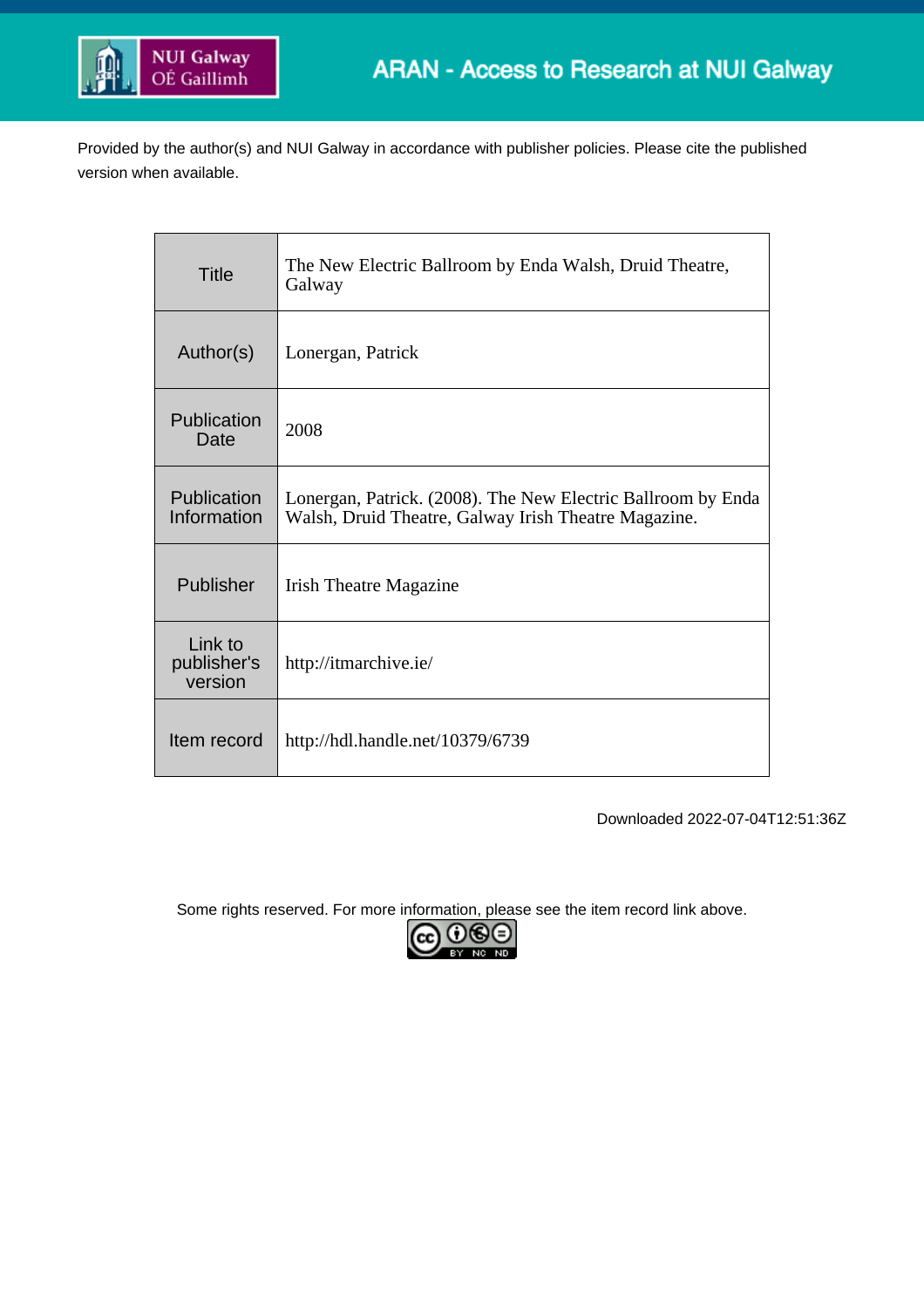The New Electric Ballroom, written and directed by Enda Walsh Druid Theatre, Galway With Rosaleen Linehan, Val Lilley, Mikel Murfi, and Catherine Walsh. Designer: Sabine Dargent Lighting: Sinead McKenna 14-26 July 2008 Reviewed 14 July by Patrick Lonergan

I recently spent a few weeks reading through Irish play reviews from the 1950s and 60s – not everyone's idea of a good time, perhaps, but interesting in its own way. One of the things that most impressed me about the theatre critics of that period was their response to the early work of Beckett. They were frank in admitting that they didn't understand everything that Beckett was doing, but they consistently expressed a profound respect for his originality, the beauty of his language, and the integrity of his worldview. There was also a growing sense of excitement as each new play premiered: each one was judged not just in its own right, but as part of a developing body of work – so that, for instance, *Happy Days* could be used as a way of understanding *Godot* better, even as it prepared audiences for the next play.

Like many Irish writers, Enda Walsh is often compared to Beckett – but for superficial reasons, like his use of language or monologue. Yet, reading those old reviews, I became aware of how deeply the affinity between the two writers runs.

Walsh's plays, like Beckett's, are difficult but rewarding: repeated viewing and re-reading is not just beneficial but essential. Both bodies of work are intensely literary, built on a dizzying array of allusions and extended metaphors. With both writers, audiences need time to understand what's happening, which means (among other things) that it's almost impossible to write an overnight review of either writer's works without doing them a disservice. Finally, Walsh is not so much writing a series of plays as developing a body of work, with each new drama helping us to understand everything he has written before.

Walsh doesn't have the international reach and significance of Beckett – not yet, anyway. But while plenty of Irish writers can riff happily on well-worn Beckettian themes, Walsh actually tries to meet the technical, formal, and thematic challenges set by the elder writer. This makes him one of the very few dramatists in Irish theatre who can set the critical terms against which his work must be judged.

So it comes as no surprise that *The New Electric Ballroom* revisits themes that dominate Walsh's plays. Again, we encounter people who tell stories obsessively, perhaps from a fear that their silence will lead inevitably to catastrophe. And, again, those characters imagine themselves as actors in outrageous stories that contrast precisely with their real lives: the livelier the story, the more mundane the existence of the story's teller.

Where *Ballroom* differs from Walsh's other works is in its exploration of the themes of watching and being watched – especially as those themes relate to gender. The action takes place in the home of three sisters, Ada, Breda, and Clara (played by Walsh, Linehan, and Lilley respectively) where, like the demented director in Beckett's *Catastrophe*, Ada forces her sisters to repeatedly narrate and perform a story about tragic events that occurred shortly before her own birth. The two elder women are thus forced to imagine themselves as others see them: there are recurrent references to clothing, make-up, photographs, and other visual images – all of which are used to frame (and thus to limit) the pair.